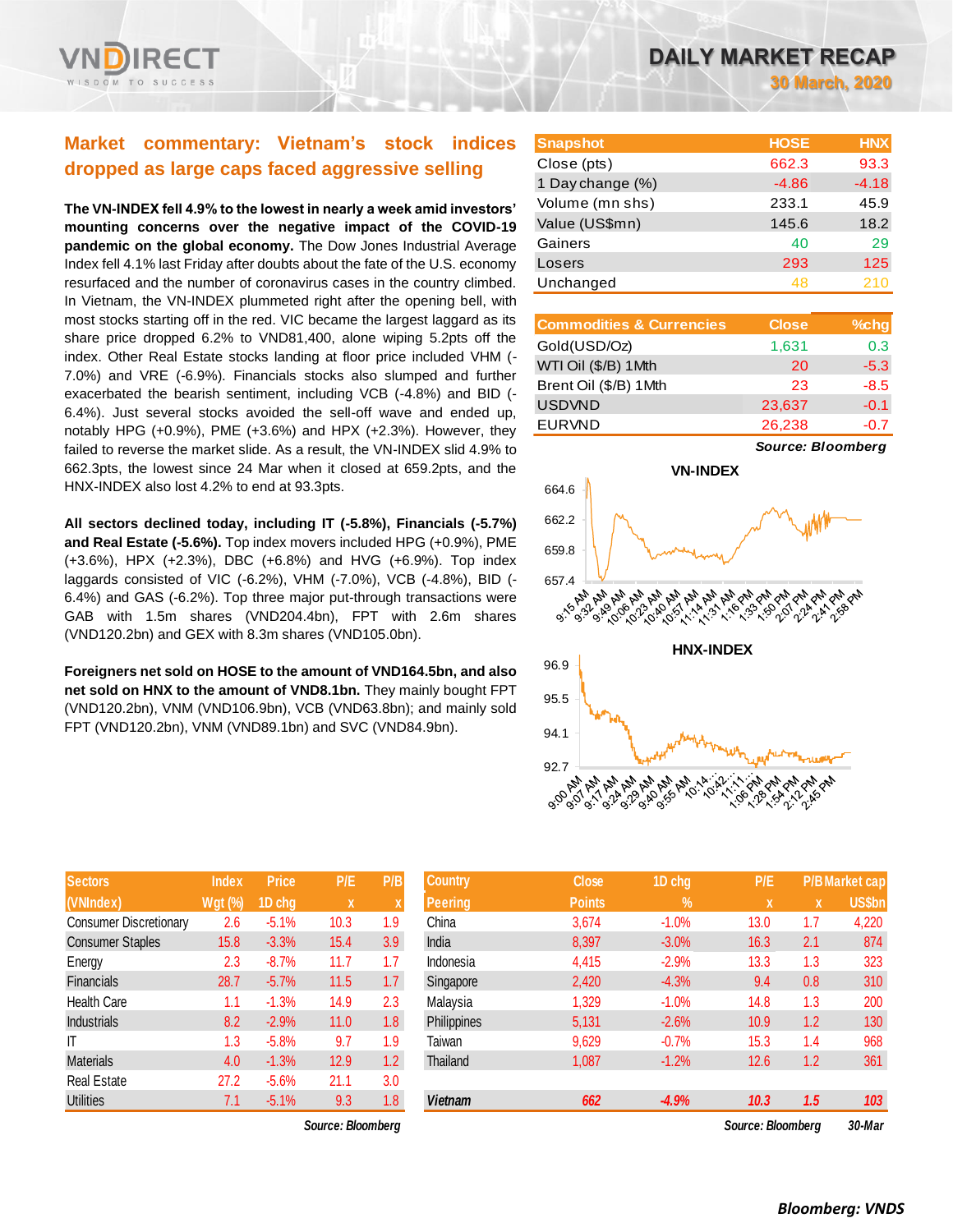

### **Market News**

**Oil plummets to 17-year low as broken market drowns in crude**. Oil slumped to a 17-year low as coronavirus lockdowns cascaded through the world's largest economies, leaving the market overwhelmed by cratering demand and a ballooning surplus of crude. Futures in London fell as much as 7.6% to the lowest since November 2002, while New York crude briefly dipped below US\$20 a barrel. Physical oil markets are struggling to store fuel, hit by a double whammy of virus restrictions eroding demand and a damaging war for market share between Saudi Arabia and Russia that has prices on track for the worst quarter on record. *(Bloomberg)*

**Vietnam gains higher exports to Canada, Mexico partly due to CPTPP.** Vietnam has taken full advantage of the Comprehensive and Progressive Agreement for Trans-Pacific Partnership (CPTPP) to gain strong growth in exports to Canada and Mexico, according to the Ministry of Industry and Trade (MoIT). These are the two CPTPP members that have not yet signed bilateral free trade agreement (FTAs) with Vietnam. In the first two months of this year, Vietnam's exports to Canada rose 20.39% to US\$578m yoy. With over 37m people, a high standard of living and an urbanisation rate at 80%, Canada is considered a potential market for many key export items of Vietnam, including textiles, footwear, seafood, tea, pepper, cashew nut, coffee and wooden furniture. During the first two months, textile and apparel export value reached more than US\$100m, up 5.86% yoy. The export value of mobile phones and accessories surged 104.22% to US\$122.09m compared to the same period last year. Other products with strong growth in exports included the group of iron and steel and plastic materials with rates of 153.69% and 354.06% yoy, respectively. Vietnam's export value to Mexico reached US\$497.2m in the first two months. Of which, many products gained high export value, including computers, electronic products and components (US\$133.6m), telephones and components (US\$122.6m), shoes and sandals (US\$47.5m), textiles and garments (US\$16.3m), machinery, equipment and other spare parts (US\$34.5m), vehicles and spare parts (US\$35.2m). Assessing the implementation of FTAs to promote exports, especially the CPTPP, Luong Hoang Thai, director of the MoIT's Department of Multilateral Trade Policy, told the Dau tu (Investment) newspaper that Vietnam's enterprises have efficiently exploited markets with which Vietnam has not yet signed FTAs. In fact, Vietnam's enterprises have done more than expected, taking full advantage of the CPTPP, Thai said. In 2019, Vietnam gained high growth in exports from the CPTPP countries, especially Canada and Mexico, while the agreement came into effect on January 14, 2019. The country gained a yoy growth of 26-29% in export value to Canada and Mexico last year, he said. The CPTPP has partly contributed to the strong growth in exports of Vietnam so the country had a trade surplus of US\$1.6bn with the CPTPP market last year. Before this agreement, Vietnam had a total trade deficit of US\$900m with this market, said Thai. Meanwhile, the General Department of Customs said Vietnam still recorded a trade surplus of US\$1bn in the first half of March 2020, even during the novel coronavirus (COVID-19) pandemic. In the first half of March, Vietnam's total trade value reached US\$21.47bn, including export value of US\$11.2bn and import value of US\$10.3bn. Therefore, the country achieved a total trade value of US\$97.85bn in the period from January 1 to March 15, up 4.4% yoy. It had a trade surplus of US\$2.74bn. Of which, the export value recorded US\$50.29bn, up 6.8% and the import value was US\$47.55bn, up 1.9%. During the period from January 1 until March 15, goods with high export growth included phones and components (US\$10.2bn); computers, electronic products and components (US\$7bn); machinery, equipment, tools and other spare parts (US\$3.93bn); seafood (US\$1.26bn); textiles and garments (US\$5.88bn); footwear (US\$3.42bn); timber and wood products (US\$2.1bn); and vehicles and spare parts (US\$1.76bn). *(Vietnamnet.vn)*

#### **Notable Corporate Events**

**Vincom Retail Joint Stock Company (VRE VN HOSE) - Business activities:** Given the impact of the COVID-19**,** VRE has suspended operation of its commercial centres in Hanoi and Ho Chi Minh City since 28 Mar until further notice, except VinMart supermarkets, the company said. *(Ndh.vn)*

*<to be continued>*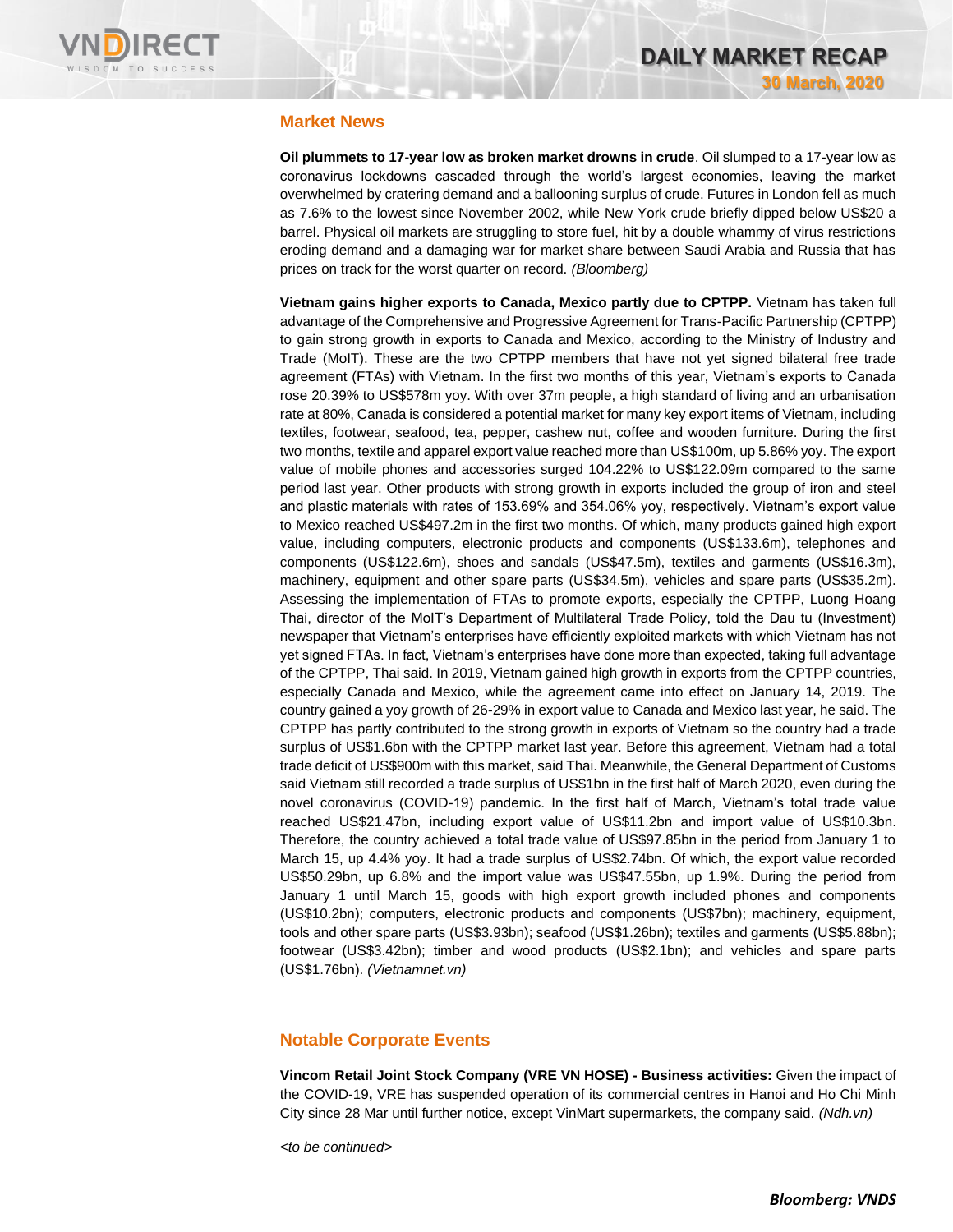#### VI RECT WISDOM TO SUCCESS

# **DAILY MARKET RECAP**

**30 March, 2020**

## **COVERAGE SUMMARY**

| Ticker                  | <b>Close price</b> | <b>Adjusted target</b><br>price | <b>Dividend yield</b> | <b>Potential return</b> | <b>Rating</b> | <b>Latest report</b> |
|-------------------------|--------------------|---------------------------------|-----------------------|-------------------------|---------------|----------------------|
| PC <sub>1</sub>         | 10,450             | 17,200                          | 0.0%                  | 64.6%                   | <b>ADD</b>    | <b>Link</b>          |
| <b>LPB</b>              | 5,600              | 10,000                          | 0.0%                  | 78.6%                   | <b>ADD</b>    | Link                 |
| <b>NLG</b>              | 19,700             | 39,600                          | 2.5%                  | 103.6%                  | <b>ADD</b>    | Link                 |
| <b>ACV</b>              | 42,600             | 105,000                         | 0.0%                  | 146.5%                  | <b>ADD</b>    | Link                 |
| <b>DPM</b>              | 11,400             | 15,800                          | 8.8%                  | 47.4%                   | <b>ADD</b>    | Link                 |
| QNS                     | 22,300             | 44,300                          | 2.3%                  | 100.9%                  | ADD           | Link                 |
| <b>LTG</b>              | 12,900             | 27,300                          | 12.4%                 | 124.0%                  | <b>ADD</b>    | Link                 |
| VCB                     | 61,000             | 86,200                          | 1.3%                  | 42.6%                   | ADD           | <b>Link</b>          |
| <b>MBB</b>              | 13,600             | 26,200                          | 4.4%                  | 97.1%                   | <b>ADD</b>    | Link                 |
| <b>VPB</b>              | 18,200             | 21,200                          | 0.0%                  | 16.5%                   | ADD           | Link                 |
| <b>TCM</b>              | 11,550             | 28,200                          | 4.6%                  | 148.7%                  | <b>ADD</b>    | Link                 |
| HPG                     | 16,350             | 29,700                          | 0.0%                  | 81.7%                   | ADD           | Link                 |
| <b>PVT</b>              | 7,670              | 18,100                          | 13.1%                 | 149.0%                  | <b>ADD</b>    | Link                 |
| <b>STK</b>              | 13,750             | 22,400                          | 10.9%                 | 73.8%                   | ADD           | Link                 |
| AAA                     | 9,700              | 25,300                          | 21.0%                 | 181.8%                  | <b>ADD</b>    | Link                 |
| <b>PNJ</b>              | 48,300             | 86,200                          | 3.9%                  | 82.4%                   | <b>ADD</b>    | Link                 |
| <b>KDH</b>              | 18,800             | 28,300                          | 2.7%                  | 53.2%                   | <b>ADD</b>    | Link                 |
| <b>DCM</b>              | 5,350              | 8,900                           | 16.8%                 | 83.2%                   | <b>ADD</b>    | Link                 |
| <b>VTP</b>              | 102,000            | 111,000                         | 1.5%                  | 10.3%                   | <b>HOLD</b>   | $Link$               |
| ACB                     | 18,200             | 30,400                          | 5.5%                  | 72.5%                   | ADD           | Link                 |
| GAS                     | 54,600             | 61,800                          | 5.5%                  | 18.7%                   | <b>ADD</b>    | Link                 |
| <b>PVS</b>              | 9,300              | 24,100                          | 7.5%                  | 166.7%                  | <b>ADD</b>    | Link                 |
| <b>PVD</b>              | 7,220              | 16,500                          | 0.0%                  | 128.5%                  | <b>ADD</b>    | Link                 |
| <b>MSH</b>              | 24,800             | 51,600                          | 14.1%                 | 122.1%                  | ADD           | Link                 |
| <b>MWG</b>              | 59,500             | 142,100                         | 2.5%                  | 141.4%                  | <b>ADD</b>    | Link                 |
| <b>POW</b>              | 7,140              | 16,700                          | 0.0%                  | 133.9%                  | <b>ADD</b>    | Link                 |
| TCB                     | 14,900             | 27,400                          | 0.0%                  | 83.9%                   | <b>ADD</b>    | $Link$               |
| <b>PPC</b>              | 21,000             | 27,879                          | 11.9%                 | 44.7%                   | <b>ADD</b>    | Link                 |
| <b>VIB</b>              | 12,700             | 21,200                          | 3.9%                  | 70.8%                   | ADD           | $Link$               |
| <b>KBC</b>              | 11,050             | 17,500                          | 9.1%                  | 67.4%                   | ADD           | Link                 |
| <b>VNM</b>              | 91,200             | 155,600                         | 5.0%                  | 75.6%                   | ADD           | Link                 |
| <b>VHM</b>              | 55,800             | 104,300                         | 1.8%                  | 88.7%                   | ADD           | Link                 |
| <b>VJC</b>              | 96,500             | 142,200                         | 3.1%                  | 50.5%                   | ADD           | Link                 |
| <b>VHC</b>              | 21,100             | 39,700                          | 4.8%                  | 93.0%                   | ADD           | Link                 |
| <b>VRE</b>              | 19,000             | 42,600                          | 0.0%                  | 124.2%                  | <b>ADD</b>    | $Link$               |
| <b>GMD</b>              | 15,100             | 29,500                          | 0.0%                  | 95.4%                   | ADD           | Link                 |
| $\overline{\text{DBC}}$ | 18,850             | 30,700                          | 2.7%                  | 65.6%                   | ADD           | $Link$               |
| <b>FPT</b>              | 40,400             | 74,000                          | 4.9%                  | 88.1%                   | ADD           | Link                 |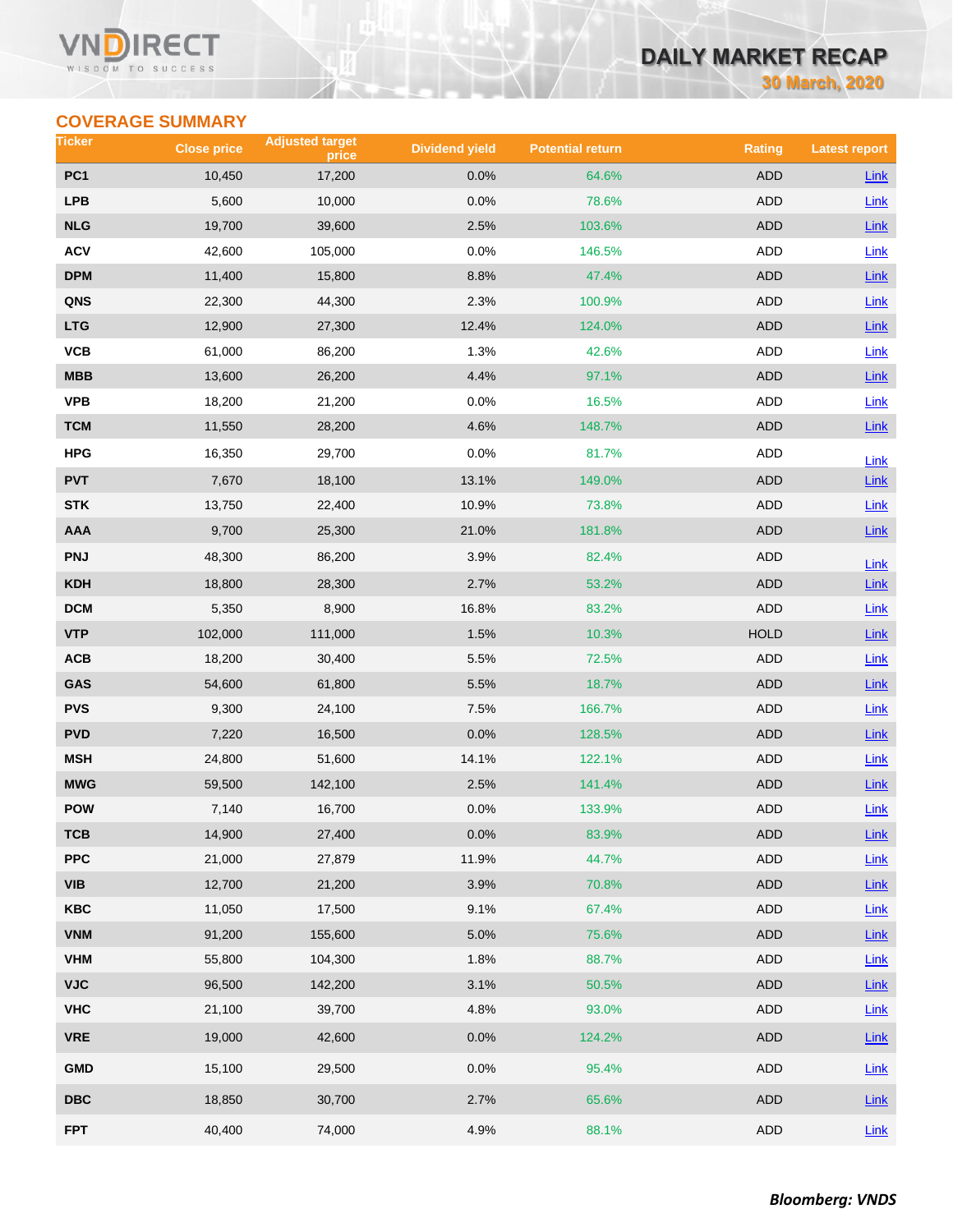## **MARKET MOVEMENTS**

WISDOM TO SUCCESS

**RECT** 

VND

| <b>HOSE</b>        |        |       |      |       |              |  |  |  |  |  |
|--------------------|--------|-------|------|-------|--------------|--|--|--|--|--|
| <b>Top gainers</b> |        |       |      |       | <b>VND</b>   |  |  |  |  |  |
| <b>Ticker</b>      | Last   | Cha   | %chq | Vol.  | <b>Index</b> |  |  |  |  |  |
|                    | Price  |       |      |       | impact       |  |  |  |  |  |
| <b>VPS</b>         | 8,580  | 560   | 6.98 | 880   | 0.004        |  |  |  |  |  |
| <b>COM</b>         | 46,200 | 3,000 | 6.94 | 490   | 0.012        |  |  |  |  |  |
| <b>SCD</b>         | 23,200 | 1,500 | 6.91 | 3,700 | 0.004        |  |  |  |  |  |
| <b>HVG</b>         | 5,260  | 340   | 6.91 | 7,160 | 0.022        |  |  |  |  |  |
| SFI                | 19,350 | 1,250 | 6.91 | 560   | 0.005        |  |  |  |  |  |

| <b>Top losers</b> |              |        |         |         | <b>VND</b>   |
|-------------------|--------------|--------|---------|---------|--------------|
| <b>Ticker</b>     | Last         | Cha    | %chq    | Vol.    | <b>Index</b> |
|                   | <b>Price</b> |        |         |         | impact       |
| <b>CKG</b>        | 8,370        | $-630$ | $-7.00$ | 30,050  | $-0.009$     |
| <b>HSG</b>        | 4,650        | $-350$ | $-7.00$ | 4.74MLN | $-0.042$     |
| HU <sub>3</sub>   | 6,510        | -490   | $-7.00$ | 60      | $-0.001$     |
| <b>TGG</b>        | 930          | $-70$  | $-7.00$ | 49,860  | $-0.001$     |
| <b>TTF</b>        | 1,860        | $-140$ | $-7.00$ | 770.790 | $-0.009$     |

|               | <b>Top index movers</b> |       |      |               |              |  |  |  |  |
|---------------|-------------------------|-------|------|---------------|--------------|--|--|--|--|
| <b>Ticker</b> | Last                    | Cha   | %chq | Vol.          | <b>Index</b> |  |  |  |  |
|               | <b>Price</b>            |       |      |               | impact       |  |  |  |  |
| <b>HPG</b>    | 16,350                  | 150   |      | 0.93 10.87MLN | 0.118        |  |  |  |  |
| <b>PME</b>    | 55,100                  | 1,900 | 3.57 | 19.490        | 0.041        |  |  |  |  |
| <b>HPX</b>    | 28,450                  | 650   | 2.34 | 206.420       | 0.037        |  |  |  |  |
| <b>DBC</b>    | 18,850                  | 1,200 | 6.80 | 638,140       | 0.031        |  |  |  |  |
| <b>HVG</b>    | 5,260                   | 340   | 6.91 | 7,160         | 0.022        |  |  |  |  |

|               | <b>Top index laggers</b> |          |         |         |              |  |  |  |  |  |
|---------------|--------------------------|----------|---------|---------|--------------|--|--|--|--|--|
| <b>Ticker</b> | Last                     | Cha      | %chq    | Vol.    | <b>Index</b> |  |  |  |  |  |
|               | <b>Price</b>             |          |         |         | impact       |  |  |  |  |  |
| VIC           | 81,400                   | $-5,400$ | $-6.22$ | 881.240 | $-5.216$     |  |  |  |  |  |
| <b>VHM</b>    | 55,800                   | $-4,200$ | $-7.00$ | 929,820 | $-4.017$     |  |  |  |  |  |
| <b>VCB</b>    | 61,000                   | $-3,100$ | -4.84   | 1.64MLN | $-3.283$     |  |  |  |  |  |
| <b>BID</b>    | 30,900                   | $-2,100$ | $-6.36$ | 1.37MLN | $-2.412$     |  |  |  |  |  |
| <b>GAS</b>    | 54.600                   | $-3,600$ | $-6.19$ | 556.090 | $-1.968$     |  |  |  |  |  |

| <b>VND</b><br><b>Top liquidity</b> |              |          |         |         |              |  |  |  |  |  |
|------------------------------------|--------------|----------|---------|---------|--------------|--|--|--|--|--|
| <b>Ticker</b>                      | Last         | Cha      | %chq    | Val.    | <b>Index</b> |  |  |  |  |  |
|                                    | <b>Price</b> |          |         | (VNDbn) | impact       |  |  |  |  |  |
| <b>HPG</b>                         | 16,350       | 150      | 0.93    | 173     | 0.118        |  |  |  |  |  |
| <b>VNM</b>                         | 91,200       | $-2.900$ | $-3.08$ | 142     | $-1.442$     |  |  |  |  |  |
| <b>CTG</b>                         | 17,700       | $-1,300$ | $-6.84$ | 130     | $-1.382$     |  |  |  |  |  |
| <b>STB</b>                         | 7.640        | $-570$   | $-6.94$ | 124     | $-0.307$     |  |  |  |  |  |
| <b>MWG</b>                         | 59.500       | $-3.800$ | $-6.00$ | 110     | $-0.492$     |  |  |  |  |  |

|                    |              | <b>HOSE</b> |         |       |              |                    |              | <b>HNX</b> |         |       |            |
|--------------------|--------------|-------------|---------|-------|--------------|--------------------|--------------|------------|---------|-------|------------|
| <b>Top gainers</b> |              |             |         |       | <b>VND</b>   | <b>Top gainers</b> |              |            |         |       | <b>VND</b> |
| Ticker             | Last         | Chg         | $%$ chg | Vol.  | <b>Index</b> | Ticker             | Last         | Chg        | $%$ chg | Vol.  | Index      |
|                    | <b>Price</b> |             |         |       | impact       |                    | <b>Price</b> |            |         |       | impact     |
| VPS                | 8,580        | 560         | 6.98    | 880   | 0.004        | <b>CTB</b>         | 30,800       | 2,800      | 10.00   | 200   | 0.023      |
| <b>COM</b>         | 46.200       | 3,000       | 6.94    | 490   | 0.012        | TPP                | 11,000       | 1,000      | 10.00   | 100   | 0.009      |
| SCD                | 23,200       | 1,500       | 6.91    | 3,700 | 0.004        | Ш                  | 37,000       | 3,300      | 9.79    | 300   | 0.003      |
| <b>HVG</b>         | 5,260        | 340         | 6.91    | 7,160 | 0.022        | <b>DNM</b>         | 20,200       | 1,800      | 9.78    | 4,900 | 0.005      |
| SFI                | 19,350       | 1,250       | 6.91    | 560   | 0.005        | S <sub>55</sub>    | 21,500       | 1,900      | 9.69    | 2,500 | 0.011      |
|                    |              |             |         |       |              |                    |              |            |         |       |            |

| <b>Top losers</b> |                      |        |         |         | <b>VND</b>             | <b>Top losers</b> |                      |        |          |         | <b>VND</b>             |
|-------------------|----------------------|--------|---------|---------|------------------------|-------------------|----------------------|--------|----------|---------|------------------------|
| Ticker            | Last<br><b>Price</b> | Chg    | $%$ chq | Vol.    | <b>Index</b><br>impact | Ticker            | Last<br><b>Price</b> | Chg    | $%$ chg  | Vol.    | <b>Index</b><br>impact |
| CKG               | 8.370                | $-630$ | $-7.00$ | 30.050  | $-0.009$               | BII               | 500                  | $-100$ | $-16.67$ | 121.200 | $-0.004$               |
| <b>HSG</b>        | 4,650                | $-350$ | $-7.00$ | 4.74MLN | $-0.042$               | VIG               | 600                  | $-100$ | $-14.29$ | 274.600 | $-0.003$               |
| HU3               | 6.510                | -490   | $-7.00$ | 60      | $-0.001$               | <b>KVC</b>        | 700                  | $-100$ | $-12.50$ | 437.900 | $-0.005$               |
| <b>TGG</b>        | 930                  | $-70$  | $-7.00$ | 49.860  | $-0.001$               | <b>PVX</b>        | 700                  | $-100$ | $-12.50$ | 739.300 | $-0.020$               |
| TTF               | .860                 | $-140$ | $-7.00$ | 770.790 | $-0.009$               | <b>CVN</b>        | 8,100                | $-900$ | $-10.00$ | 6,300   | $-0.004$               |

| <b>Top index movers</b> |              |       |      |               | <b>VND</b>   | Top index movers |              |       |         |         | <b>VND</b>   |
|-------------------------|--------------|-------|------|---------------|--------------|------------------|--------------|-------|---------|---------|--------------|
| Ticker                  | Last         | Chg   | %chq | Vol.          | <b>Index</b> | Ticker           | Last         | Chg   | $%$ chg | Vol.    | <b>Index</b> |
|                         | <b>Price</b> |       |      |               | impact       |                  | <b>Price</b> |       |         |         | impact       |
| HPG                     | 16.350       | 150   |      | 0.93 10.87MLN | 0.118        | IDJ              | 15.500       | 1.000 | 6.90    | 183.100 | 0.031        |
| <b>PME</b>              | 55.100       | 1.900 | 3.57 | 19.490        | 0.041        | PHP              | 9,300        | 800   | 9.41    | 300     | 0.027        |
| HPX                     | 28.450       | 650   | 2.34 | 206,420       | 0.037        | CTB              | 30,800       | 2,800 | 10.00   | 200     | 0.023        |
| <b>DBC</b>              | 18.850       | 1.200 | 6.80 | 638.140       | 0.031        | <b>DHT</b>       | 44.000       | 1.500 | 3.53    | 4,900   | 0.023        |
| HVG                     | 5,260        | 340   | 6.91 | 7,160         | 0.022        | PTI              | 19,000       | 800   | 4.40    | 10,700  | 0.016        |
|                         |              |       |      |               |              |                  |              |       |         |         |              |

|            | <b>Top index laggers</b> |          |         |         |                 |            | Top index laggers    |          |          |         |                        |  |
|------------|--------------------------|----------|---------|---------|-----------------|------------|----------------------|----------|----------|---------|------------------------|--|
| Ticker     | Last<br><b>Price</b>     | Cha      | $%$ chg | Vol.    | Index<br>impact | Ticker     | Last<br><b>Price</b> | Chg      | $%$ chg  | Vol.    | <b>Index</b><br>impact |  |
| VIC        | 81.400                   | $-5.400$ | $-6.22$ | 881.240 | $-5.216$        | <b>ACB</b> | 18.200               | $-1.500$ | $-7.61$  | 5.92MLN | $-2.403$               |  |
| <b>VHM</b> | 55,800                   | $-4.200$ | $-7.00$ | 929.820 | $-4.017$        | <b>SHB</b> | 11,900               | $-500$   | $-4.03$  | 4.33MLN | $-0.664$               |  |
| VCB        | 61.000                   | $-3.100$ | -4.84   | 1.64MLN | $-3.283$        | <b>PVS</b> | 9,300                | $-900$   | $-8.82$  | 4.14MLN | $-0.218$               |  |
| <b>BID</b> | 30.900                   | $-2.100$ | $-6.36$ | 1.37MLN | $-2.412$        | <b>SHS</b> | 5,600                | $-600$   | $-9.68$  | 1.23MLN | $-0.088$               |  |
| GAS        | 54.600                   | $-3,600$ | $-6.19$ | 556.090 | $-1.968$        | VIF        | 15,300               | $-1.700$ | $-10.00$ | 1.300   | $-0.060$               |  |

| <b>Top liquidity</b> |              |          |         |         | <b>VND</b>   | <b>Top liquidity</b> |              |          |         |                   | <b>VND</b>   |
|----------------------|--------------|----------|---------|---------|--------------|----------------------|--------------|----------|---------|-------------------|--------------|
| Ticker               | Last         | Chg      | $%$ chg | Val.    | <b>Index</b> | Ticker               | Last         | Chg      | $%$ chg | Val.              | <b>Index</b> |
|                      | <b>Price</b> |          |         | (VNDbn) | impact       |                      | <b>Price</b> |          |         | (VNDbn)           | impact       |
| HPG                  | 16.350       | 150      | 0.93    | 173     | 0.118        | <b>ACB</b>           | 18.200       | $-1.500$ | $-7.61$ | 109               | $-2.403$     |
| <b>VNM</b>           | 91.200       | $-2,900$ | $-3.08$ | 142     | $-1.442$     | <b>SHB</b>           | 11,900       | $-500$   | $-4.03$ | 51                | $-0.664$     |
| CTG                  | 17.700       | $-1.300$ | $-6.84$ | 130     | $-1.382$     | <b>PVS</b>           | 9,300        | $-900$   | $-8.82$ | 39                | $-0.218$     |
| <b>STB</b>           | 7,640        | $-570$   | $-6.94$ | 124     | $-0.307$     | <b>NVB</b>           | 8,300        | 0        | 0.00    | 27                | 0.000        |
| MWG                  | 59,500       | $-3,800$ | $-6.00$ | 110     | $-0.492$     | <b>VCS</b>           | 52,100       | $-400$   | $-0.76$ | 20                | $-0.013$     |
|                      |              |          |         |         |              |                      |              |          |         | Source: Bloomberg |              |

*Source: Bloomberg*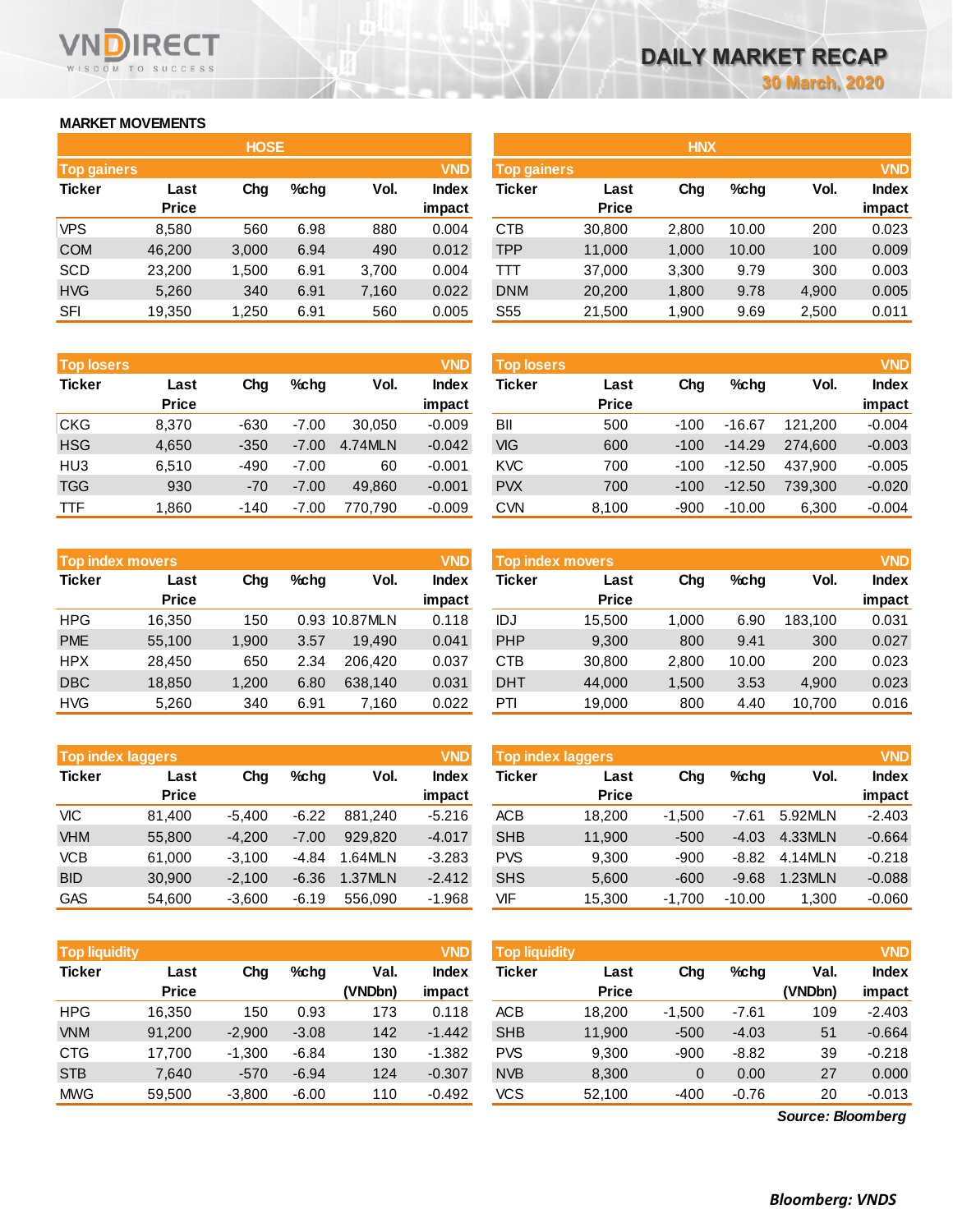

#### **FOREIGN ACTIVITIES**

| Volume (Mn'shs)       | <b>HOSE</b> | <b>HNX</b> | Value (VND'bn)        | <b>HOSE</b> | <b>HNX</b> |
|-----------------------|-------------|------------|-----------------------|-------------|------------|
| <b>BUY</b>            | 16.8        | 0.4        | <b>BUY</b>            | 525.1       | 2.8        |
| % of market           | 7.5%        | $0.8\%$    | % of market           | 15.8%       | 0.6%       |
| <b>SELL</b>           | 22.4        | 1.2        | <b>SELL</b>           | 689.6       | 10.9       |
| % of market           | 10.0%       | 2.5%       | % of market           | 20.7%       | 2.5%       |
| <b>NET BUY (SELL)</b> | (5.5)       | (0.8)      | <b>NET BUY (SELL)</b> | (164.5)     | (8.1)      |

*Source: HSX, HNX*

## **Foreign net buy/sell (30 days) in VND'bn**



## **YTD ACCUMULATION**

| <b>Volume (MIn'shs)</b> | <b>HOSE</b> | <b>HNX</b> | Value (VND'bn)        | <b>HOSE</b> | <b>HNX</b>                     |
|-------------------------|-------------|------------|-----------------------|-------------|--------------------------------|
| <b>BUY</b>              | 983.0       | 35.8       | <b>BUY</b>            | 36,795.8    | 415.1                          |
| % of market             | 7.7%        | 1.3%       | % of market           | 15.7%       | 0.2%                           |
| <b>SELL</b>             | 1,399.5     | 154.2      | <b>SELL</b>           | 45,233.5    | 1,558.2                        |
| % of market             | 11.0%       | 5.4%       | % of market           | 19.3%       | $0.9\%$                        |
| <b>NET BUY (SELL)</b>   | (416.5)     | (118.4)    | <b>NET BUY (SELL)</b> | (8, 438)    | (1, 143.0)<br>Source: HSX, HNX |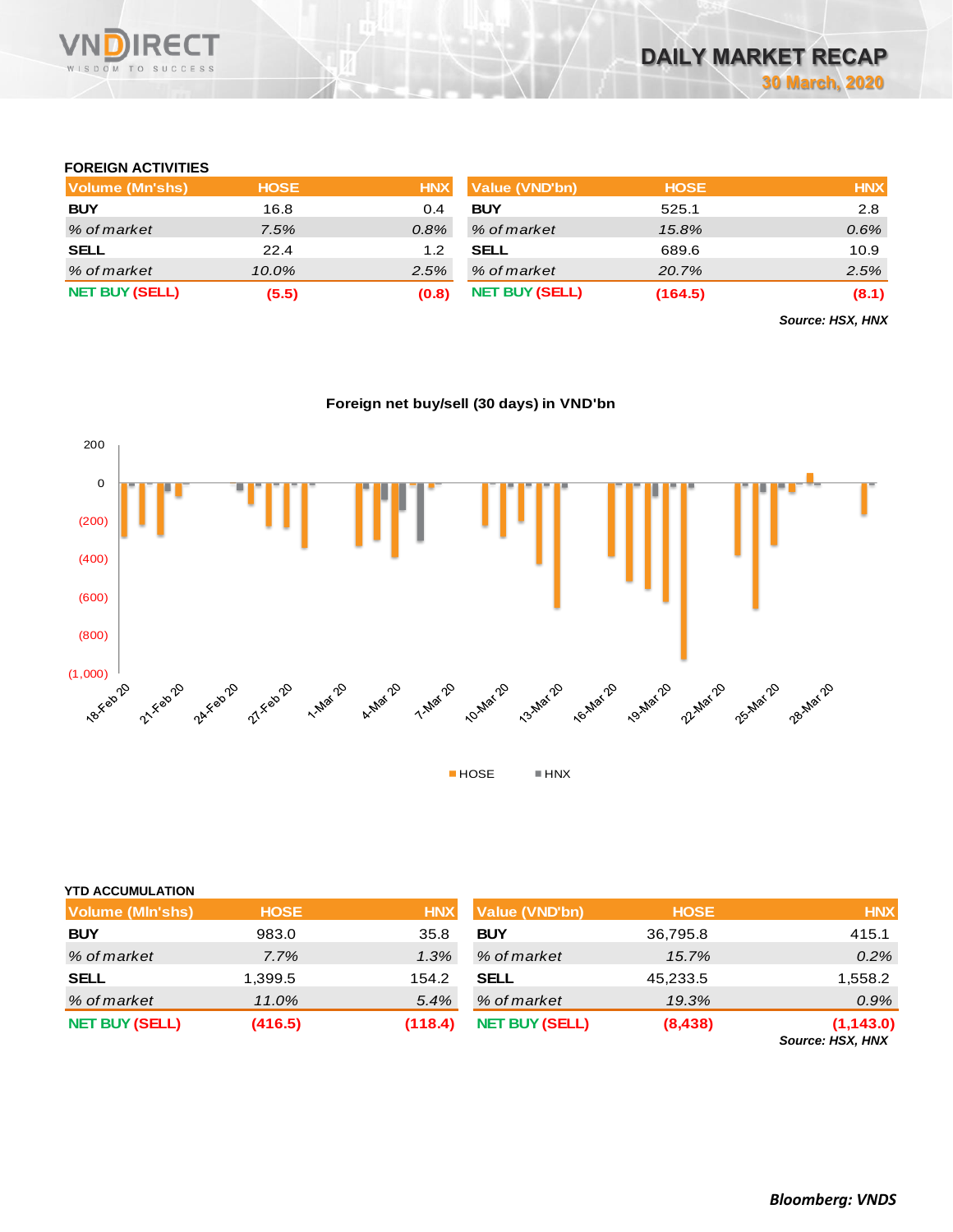#### **FOREIGN ACTIVITIES**

WISDOM TO SUCCESS

RECT

|            |                               | <b>HOSE</b> |         |       |                 | <b>HNX</b>                    |               |        |         |       |                 |  |
|------------|-------------------------------|-------------|---------|-------|-----------------|-------------------------------|---------------|--------|---------|-------|-----------------|--|
|            | Top buy by foreigners (value) |             |         |       | <b>WD'bn</b>    | Top buy by foreigners (value) |               |        |         |       |                 |  |
| Ticker     | Last<br>Price                 | Chg         | %chg    | Value | Index<br>impact | Ticker                        | Last<br>Price | Chg    | %chg    | Value | Index<br>impact |  |
| <b>FPT</b> | 40,400                        | $-2,700$    | $-6.26$ | 1202  | $-0.523$        | TIG                           | 4,800         | $-500$ | $-9.43$ | 0.7   | 0.000           |  |
| <b>WM</b>  | 91,200                        | $-2,900$    | $-3.08$ | 106.9 | $-1.442$        | <b>TNG</b>                    | 8,000         | $-700$ | $-8.05$ | 0.3   | 0.000           |  |
| VСB        | 61,000                        | $-3,100$    | $-4.84$ | 638   | $-3.283$        | <b>SHS</b>                    | 5,600         | $-600$ | $-9.68$ | 0.2   | 0.000           |  |
| MC         | 81,400                        | $-5,400$    | $-6.22$ | 518   | $-5.216$        | CDN                           | 18,600        | $-300$ | $-1.59$ | 0.2   | 0.000           |  |
| <b>HPG</b> | 16,350                        | 150         | 0.93    | 31.6  | 0.118           | <b>PVS</b>                    | 9,300         | $-900$ | $-8.82$ | 0.2   | 0.000           |  |

|            | Top sell by foreigners (value) |          |         |       | <b>WD'bn</b>  | Top sell by foreigners (value) |        | <b>VND'bn</b> |         |       |        |
|------------|--------------------------------|----------|---------|-------|---------------|--------------------------------|--------|---------------|---------|-------|--------|
| Ticker     | Last                           | Chg      | %chg    | Value | Index         | Ticker                         | Last   | Chg           | %chg    | Value | Index  |
|            | Price                          |          |         |       | <b>impact</b> |                                | Price  |               |         |       | impact |
| <b>FPT</b> | 40,400                         | $-2,700$ | $-6.26$ | 1202  | $-0.523$      | PVS.                           | 9,300  | $-900$        | $-8.82$ | 6.3   | 0.000  |
| <b>WM</b>  | 91,200                         | $-2,900$ | $-3.08$ | 89.1  | $-1.442$      | <b>SHB</b>                     | 11,900 | $-500$        | $-4.03$ | 3.3   | 0.000  |
| SVC        | 46,000                         | $-900$   | $-1.92$ | 849   | $-0.006$      | DP3                            | 63,000 | 000, ا        | 1 61    | 0.6   | 0.000  |
| ΧCΒ        | 61,000                         | $-3,100$ | $-4.84$ | 65.9  | $-3.283$      | <b>SHS</b>                     | 5,600  | $-600$        | $-9.68$ | 0.2   | 0.000  |
| МC         | 81,400                         | $-5,400$ | $-6.22$ | 45.3  | $-5.216$      | <b>HUT</b>                     | 1,400  | $-100$        | $-6.67$ | 0.2   | 0.000  |

| Top net buy by foreigners (value) |        |          |         |       | <b>WD'bn</b>  | Top net buy by foreigners (value) | <b>VND'bn</b> |        |         |       |        |
|-----------------------------------|--------|----------|---------|-------|---------------|-----------------------------------|---------------|--------|---------|-------|--------|
| Ticker                            | Last   | Chg      | %chg    | Value | Index         | Ticker                            | Last          | Chg    | %chg    | Value | Index  |
|                                   | Price  |          |         |       | <b>impact</b> |                                   | Price         |        |         |       | impact |
| <b>WM</b>                         | 91,200 | $-2,900$ | $-3.08$ | 178   | $-1.442$      | TIG                               | 4,800         | $-500$ | $-9.43$ | 0.7   | 0.000  |
| <b>HPG</b>                        | 16,350 | 150      | 0.93    | 178   | 0.118         | <b>TNG</b>                        | 8,000         | $-700$ | $-8.05$ | 0.3   | 0.000  |
| E1VFVN30                          | 10,100 | $-570$   | -5.34   | 89    | 0.000         | CDN                               | 18,600        | $-300$ | $-1.59$ | 0.2   | 0.000  |
| MC                                | 81,400 | $-5,400$ | $-6.22$ | 65    | $-5.216$      | <b>BVS</b>                        | 8,300         | $-200$ | $-2.35$ | 0.2   | 0.000  |
| <b>VRE</b>                        | 19,000 | $-1,400$ | $-6.86$ | 3,0   | $-0.931$      | vcs                               | 52,100        | $-400$ | $-0.76$ | 0.1   | 0.000  |

| Top net sel byforeigners (value) |        |          |         |         | <b>WD'bn</b> | Top net sell by foreigners (value) |        | <b>VND'bn</b> |         |         |        |
|----------------------------------|--------|----------|---------|---------|--------------|------------------------------------|--------|---------------|---------|---------|--------|
| Ticker                           | Last   | Chg      | %chg    | Value   | Index        | Ticker                             | Last   | Chg           | %chg    | Value   | Index  |
|                                  | Price  |          |         |         | impact       |                                    | Price  |               |         |         | impact |
| SVC                              | 46,000 | $-900$   | $-1.92$ | -84.9   | $-0.006$     | PVS                                | 9,300  | $-900$        | $-8.82$ | $-6.08$ | 0.000  |
| <b>MSN</b>                       | 49,100 | $-200$   | $-0.41$ | $-352$  | $-0.067$     | <b>SHB</b>                         | 11,900 | $-500$        | $-4.03$ | $-3.26$ | 0.000  |
| <b>VPI</b>                       | 41,000 | 50       | 0.12    | $-12.4$ | 0.002        | DP3                                | 63,000 | 1 .000        | 1 61    | $-0.56$ | 0.000  |
| <b>STB</b>                       | 7,640  | $-570$   | $-6.94$ | $-113$  | $-0.307$     | <b>HUT</b>                         | 1,400  | $-100$        | $-6.67$ | $-0.17$ | 0.000  |
| <b>BID</b>                       | 30,900 | $-2,100$ | $-6.36$ | $-108$  | -2.412       | PMC                                | 38,500 | $-4,100$      | $-9.62$ | $-0.10$ | 0.000  |

 $30 -$ Mar-20

Source: Bloom berg, HOSE, HNX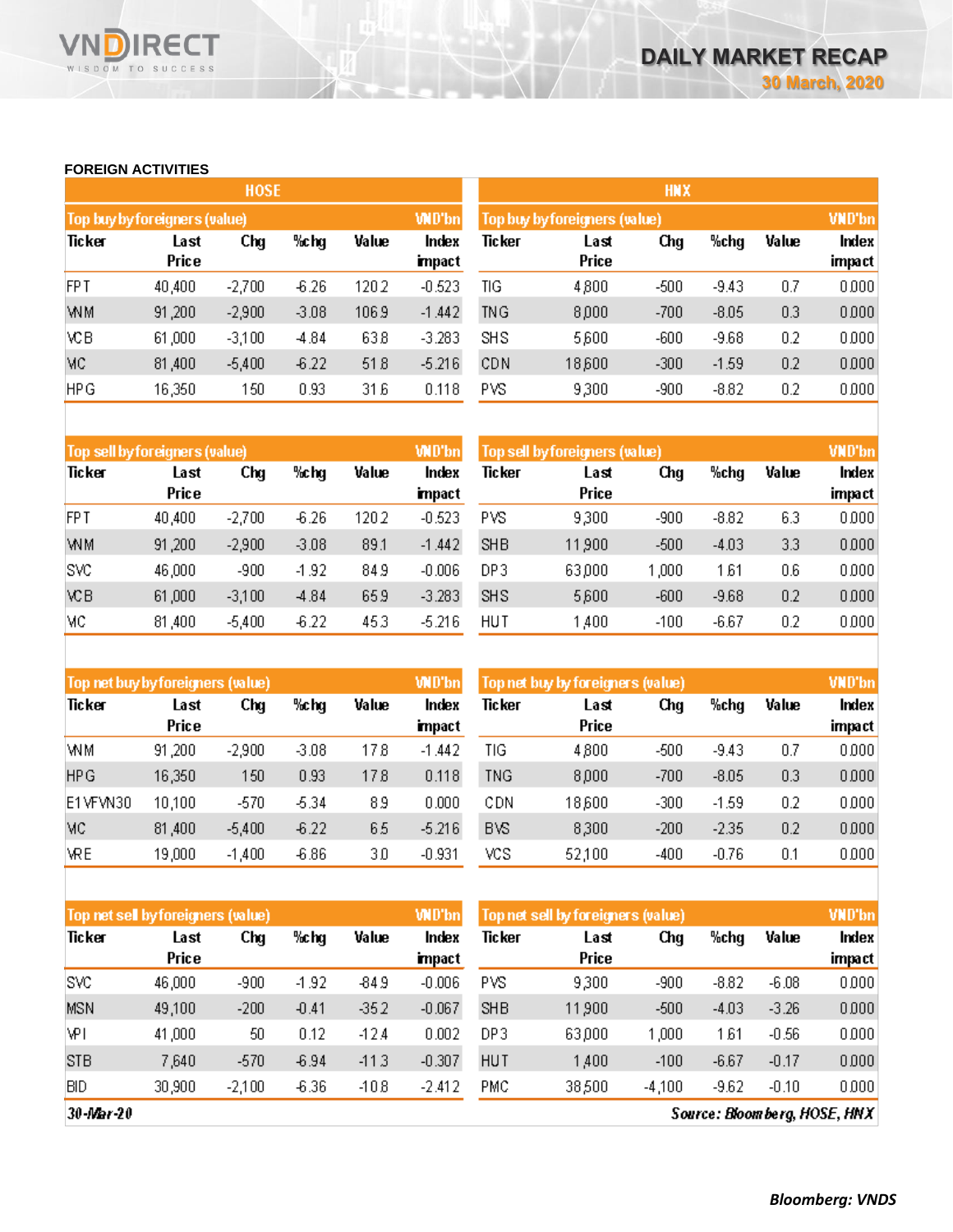## **TOP 60 MARKET CAP STOCKS SNAPSHOT ON HOSE**

**RECT** 

WISDOM TO SUCCESS

**VN** 

| No. Ticker             | <b>Price</b>     |                    | Price change (%)   |                    |                | Mkt. Cap Outs. Vol. Float ratio |              |              | Avail. Fil Ave. daily vol. | P/E                                    | P/B          | <b>ROE</b>   | <b>ROA</b>  |
|------------------------|------------------|--------------------|--------------------|--------------------|----------------|---------------------------------|--------------|--------------|----------------------------|----------------------------------------|--------------|--------------|-------------|
|                        | <b>VND</b>       | 1 <sub>M</sub>     | 3M                 | 6M                 | <b>US\$mln</b> | <b>MIn'shs</b>                  | $\%$         |              | $% (30 days-shs)$          | $\pmb{\times}$                         | $\pmb{\chi}$ | $\%$         | %           |
| 1 VIC VM               | 81,400           | $-22.8$            | $-29.2$            | $-32.1$            | 11,648         | 3,382                           | 23.2         | 22.1         | 888.796                    | 35.9                                   | 3.6          | 11.7         | 2.2         |
| 2 VCB VM               | 61,000           | $-26.0$            | $-33.0$            | $-25.7$            | 9,571          | 3,709                           | 25.2         | 6.3          | 1,207,321                  | 12.2                                   | 2.8          | 25.9         | 1.6         |
| 3 VHM VM               | 55,800           | $-30.6$            | $-34.7$            | $-37.5$            | 7,766          | 3,290                           | 29.1         | 34.3         | 897,732                    | 8.8                                    | 3.4          | 43.1         | 13.4        |
| 4 VNM VM               | 91,200           | $-12.7$            | $-21.7$            | $-29.7$            | 6,719          | 1,741                           | 81.9         | 41.2         | 1,543,236                  | 16.6                                   | 5.8          | 35.8         | 25.8        |
| 5 BID VM               | 30,900           | $-32.1$            | $-33.0$            | $-21.6$            | 5,258          | 4,022                           | 18.8         | 12.1         | 1,205,548                  | 13.1                                   | 1.7          | 13.3         | 0.6         |
| 6 GAS VM               | 54,600           | $-28.0$            | $-43.4$            | $-48.6$            | 4,421          | 1,914                           | 4.2          | 45.5         | 536,533                    | 9.0                                    | 2.2          | 25.4         | 19.1        |
| 7 SAB VM               | 121,100          | $-25.2$            | $-47.3$            | $-54.1$            | 3,285          | 641                             | 10.4         | 36.6         | 77,208                     | 16.2                                   | 4.1          | 29.9         | 20.5        |
| 8 CTG VM               | 17,700           | $-31.3$            | $-15.9$            | $-16.3$            | 2,788          | 3,723                           | 35.5         | 0.4          | 7,618,149                  | 7.0                                    | 0.9          | 13.2         | 0.8         |
| 9 MSN VM               | 49,100           | 0.2                | $-14.0$            | $-37.5$            | 2,428          | 1,169                           | 25.8         | 12.3         | 2,457,224                  | 10.3                                   | 1.3          | 15.4         | 6.9         |
| 10 TCB VM              | 14,900           | $-33.0$            | $-36.5$            | $-36.2$            | 2,206          | 3,500                           | 79.6         | 0.0          | 3,180,567                  | 5.2                                    | 0.8          | 17.8         | 2.9         |
| 11 VJC VM<br>12 NVL VM | 96,500<br>51,900 | $-20.8$<br>$-3.0$  | $-33.2$<br>$-11.3$ | $-29.9$<br>$-18.7$ | 2,139<br>2,129 | 524<br>970                      | 46.0<br>23.5 | 11.3<br>32.4 | 377,096<br>617,651         | 12.2<br>14.6                           | 3.3<br>2.3   | 28.7<br>16.6 | 9.7<br>4.3  |
| 13 HPG VM              | 16,350           | $-26.8$            | $-30.9$            | $-25.5$            | 1,910          | 2,761                           | 51.5         | 12.4         | 7,916,668                  | 6.3                                    | 0.9          | 17.1         | 8.4         |
| 14 VPB VM              | 18,200           | $-33.1$            | $-8.1$             | $-17.5$            | 1,877          | 2,438                           | 72.7         | 0.0          | 4,095,423                  | 5.4                                    | 1.1          | 21.5         | 2.4         |
| 15 VREVM               | 19,000           | $-33.3$            | $-44.9$            | $-42.6$            | 1,827          | 2,272                           | 39.7         | 16.8         | 2,240,081                  | 15.2                                   | 1.6          | 10.3         | 7.6         |
| 16 PLX VM              | 35,800           | $-30.6$            | $-36.1$            | $-40.8$            | 1,804          | 1,191                           | 8.9          | 6.8          | 423,301                    | 10.2                                   | 1.8          | 19.6         | 7.2         |
| 17 GVR VM              | 8,300            | <b>N/A</b>         | <b>N/A</b>         | <b>N/A</b>         | 1,405          | 4,000                           | 100.0        | 12.4         | <b>N/A</b>                 | 10.0                                   | 0.7          | 7.3          | 4.3         |
| 18 MBB VM              | 13,600           | $-33.3$            | $-35.1$            | $-40.4$            | 1,387          | 2,411                           | 78.2         | 0.0          | 7,112,107                  | 3.9                                    | 0.8          | 22.1         | 2.0         |
| 19 FPT VM              | 40,400           | $-26.7$            | $-31.1$            | $-30.0$            | 1,159          | 678                             | 75.4         | 0.0          | 2,058,893                  | 8.7                                    | 2.0          | 23.7         | 9.9         |
| 20 MWG VM              | 59,500           | $-44.1$            | $-47.8$            | $-52.8$            | 1,140          | 453                             | 89.9         | 0.0          | 1,222,433                  | 6.9                                    | 2.2          | 36.3         | 11.0        |
| 21 BVHVM               | 36,000           | $-34.4$            | $-48.1$            | $-51.9$            | 1,131          | 742                             | 31.9         | 20.1         | 410,147                    | 22.1                                   | 1.4          | 6.7          | 0.9         |
| 22 HVN VM              | 18,100           | $-21.3$            | $-46.6$            | $-46.1$            | 1,086          | 1,418                           | 3.9          | 20.3         | 912,610                    | 11.0                                   | 1.4          | 12.8         | 2.9         |
| 23 EIB VM              | 15,700           | $-8.7$             | $-11.8$            | $-4.8$             | 817            | 1,229                           | 94.0         | 0.0          | 243,063                    | 22.3                                   | 1.2          | 5.7          | 0.5         |
| 24 POW VM              | 7,140            | $-27.5$            | $-37.9$            | $-44.7$            | 707            | 2,342                           | 87.9         | 36.7         | 3,059,412                  | 6.7                                    | 0.6          | 9.7          | 4.3         |
| 25 HDB VM              | 17,250           | $-37.9$            | $-35.9$            | $-37.7$            | 703            | 963                             | 72.1         | 7.3          | 1,767,972                  | 4.7                                    | 0.9          | 20.8         | 1.6         |
| 26 TPB VM              | 18,400           | $-14.0$            | $-12.8$            | $-17.9$            | 643            | 827                             | 53.8         | 0.0          | 341,263                    | 5.0                                    | 1.2          | 26.1         | 2.1         |
| 27 STB VM              | 7,640            | $-34.1$            | $-24.4$            | $-27.6$            | 583            | 1,804                           | 96.2         | 11.8         | 11,641,020                 | 5.6                                    | 0.5          | 9.6          | 0.6         |
| 28 HNG VM              | 12,200           | $-9.0$             | $-12.9$            | $-19.5$            | 572            | 1,109                           | 15.2         | 48.7         | 294,070                    | <b>N/A</b>                             | 1.4          | $-22.5$      | $-8.6$      |
| 29 BHN VM              | 48,300           | $-21.5$            | $-37.5$            | $-34.6$            | 474            | 232                             | 0.9          | 31.4         | 1,134                      | 20.3                                   | 2.5          | 12.5         | 6.6         |
| 30 PNJ VM              | 48,300           | $-40.9$            | $-44.2$            | $-39.9$            | 460            | 225                             | 70.8         | 0.0          | 744,910                    | 9.0                                    | 2.4          | 28.7         | 15.9        |
| 31 DHG VM              | 78,900           | $-17.8$            | $-14.2$            | $-15.9$            | 436            | 131                             | 5.6          | 45.7         | 39,356                     | 16.9                                   | 3.1          | 18.8         | 15.2        |
| 32 KDH VM              | 18,800           | $-23.4$            | $-30.4$            | $-26.3$            | 433            | 544                             | 74.5         | 4.7          | 261,269                    | 11.1                                   | 1.3          | 12.6         | 7.8         |
| 33 REE VM              | 27,400           | $-19.6$            | $-25.2$            | $-28.2$            | 359            | 310                             | 57.8         | 0.0          | 732,093                    | 5.2                                    | 0.8          | 16.6         | 9.3         |
| 34 PDR VM<br>35 LGC VM | 25,000<br>41,500 | $-3.8$<br>$-8.6$   | $-5.5$<br>5.1      | $-4.2$<br>13.1     | 347<br>339     | 328<br>193                      | 37.2<br>0.6  | 44.6         | 528,964<br>255             | 9.4<br>22.3                            | 1.9<br>2.7   | 22.6<br>12.7 | 7.0         |
| 36 SBT VM              | 12,950           | $-40.2$            | $-30.0$            | $-27.5$            | 321            | 587                             | 19.6         | 4.0<br>93.9  | 2,485,272                  | 25.5                                   | 1.1          | 4.4          | 3.5<br>1.8  |
| 37 PPC VM              | 21,000           | $-23.8$            | $-22.2$            | $-18.0$            | 285            | 321                             | 24.6         | 32.7         | 254,911                    | 5.3                                    | 1.1          | 21.7         | 17.7        |
| 38 GEX VM              | 13,500           | $-26.6$            | $-30.2$            | $-40.4$            | 279            | 488                             | 84.5         | 33.8         | 1,038,769                  | 9.9                                    | 1.0          | 10.6         | 3.3         |
| 39 VPI VM              | 41,000           | $-1.7$             | $-2.4$             | $-3.5$             | 278            | 160                             | 100.0        | 43.9         | 490,542                    | 12.5                                   | 2.6          | 22.0         | 6.6         |
| 40 HPX VM              | 28,450           | 21.0               | 24.2               | 25.1               | 277            | 230                             | 90.3         | 35.2         | 310,881                    | 14.9                                   | 2.2          | 15.9         | 6.2         |
| 41 VGC VM              | 13,800           |                    | $-24.2 -24.2$      | $-28.5$            | 262            | 448                             | 12.3         | 35.9         | 337,578                    | 9.5                                    | 1.0          | 10.3         | 3.6         |
| 42 SSIVM               | 11,500           | $-27.7$            | $-36.6$            | $-50.0$            | 252            | 518                             | 83.7         | 48.2         | 2,593,282                  | 6.4                                    | 0.6          | 9.9          | 3.6         |
| 43 TCH VM              | 16,750           | $-47.3$            | $-47.8$            | $-30.6$            | 250            | 353                             | 50.0         | 44.3         | 1,453,198                  | 10.5                                   | 1.3          | 12.9         | 8.0         |
| 44 VCF VM              | 200,000          | 3.6                | 12.4               | 18.0               | 225            | 27                              | 1.5          | 48.4         | 952                        | 7.8                                    | 3.7          | 47.6         | 30.7        |
| 45 KBC VM              | 11,050           | $-21.1$            | $-28.5$            | $-26.3$            | 220            | 470                             | 74.4         | 25.6         | 2,557,401                  | 6.1                                    | 0.6          | 9.3          | 5.1         |
| 46 NLG VM              | 19,700           | $-21.2$            | $-28.4$            | $-29.1$            | 208            | 250                             | 62.2         | 0.3          | 676,386                    | 5.3                                    | 0.9          | 18.7         | 9.4         |
| 47 SCS VM              | 94,900           | $-12.7$            | $-20.9$            | $-41.5$            | 202            | 50                              | 98.6         | 27.6         | 32,708                     | 10.2                                   | 5.1          | 53.4         | 49.1        |
| 48 NT2 VM              | 16,600           | $-15.7$            | $-23.5$            | $-30.8$            | 202            | 288                             | 32.3         | 31.4         | 309,901                    | 6.5                                    | 1.2          | 19.0         | 9.2         |
| 49 PHR VM              | 34,350           | $-27.2$            | $-10.8$            | $-43.7$            | 197            | 135                             | 32.7         | 41.0         | 605,535                    | 10.9                                   | 1.8          | 15.1         | 8.2         |
| 50 GMD VM              | 15,100           | $-20.3$            | $-35.2$            | $-44.9$            | 190            | 297                             | 81.0         | 0.0          | 386,925                    | 9.5                                    | 0.8          | 8.1          | 5.1         |
| 51 DPM VM              | 11,400           | $-3.8$             | $-12.6$            | $-14.6$            | 189            | 391                             | 36.7         | 30.8         | 621,071                    | 14.7                                   | 0.6          | 4.7          | 3.3         |
| 52 CII VM              | 18,000           | $-16.3$            | $-20.4$            | $-18.2$            | 189            | 248                             | 81.8         | 22.1         | 572,142                    | 6.5                                    | 0.8          | 12.9         | 2.7         |
| 53 DXG VM              | 8,330            | $-29.7$            | $-43.1$            | $-52.3$            | 183            | 519                             | 84.5         | 6.5          | 2,079,350                  | 2.9                                    | 0.6          | 20.3         | 7.2         |
| 54 PME VM              | 55,100           | $-3.2$             | 1.5                | 0.4                | 175            | 75                              | 25.4         | 37.9         | 33,609                     | 13.0                                   | 2.1          | 17.1         | 14.5        |
| 55 PAN VM              | 19,050           | $-7.7$             | $-15.0$            | $-19.0$            | 174            | 216                             | 78.4         | 4.7          | 42,229                     | 15.7                                   | 1.1          | 6.9          | 2.5         |
| 56 GEG VM              | 20,000           | $-4.8$             | $-25.7$            | $-27.0$            | 173            | 204                             | 58.6         | 12.2         | 320,022                    | 17.3                                   | 1.8          | 10.3         | 4.6         |
| 57 HT1 VM              | 10,500           | $-27.1$            | $-30.0$            | $-30.5$            | 169            | 382                             | 99.7         | 42.6         | 72,748                     | 5.4                                    | 0.7          | 14.1         | 7.1         |
| 58 VSHVM               | 18,650           | $-14.4$            | $-15.2$            | $-3.6$             | 163            | 206                             | 50.3         | 36.4         | 45,837                     | 24.6                                   | 1.2          | 5.2          | 1.9         |
| 59 VHC VM<br>60 CTD VM | 21,100<br>48,300 | $-31.9$<br>$-22.5$ | $-46.6$<br>$-8.7$  | $-48.2$<br>$-49.2$ | 162<br>156     | 182<br>76                       | 50.1<br>67.4 | 66.3<br>2.3  | 313,017<br>203,498         | 2.9                                    | 0.8          | 26.3<br>8.2  | 18.3<br>4.3 |
|                        |                  |                    |                    |                    |                |                                 |              |              |                            | 5.5<br>0.4<br><b>Source: Bloomberg</b> |              |              |             |